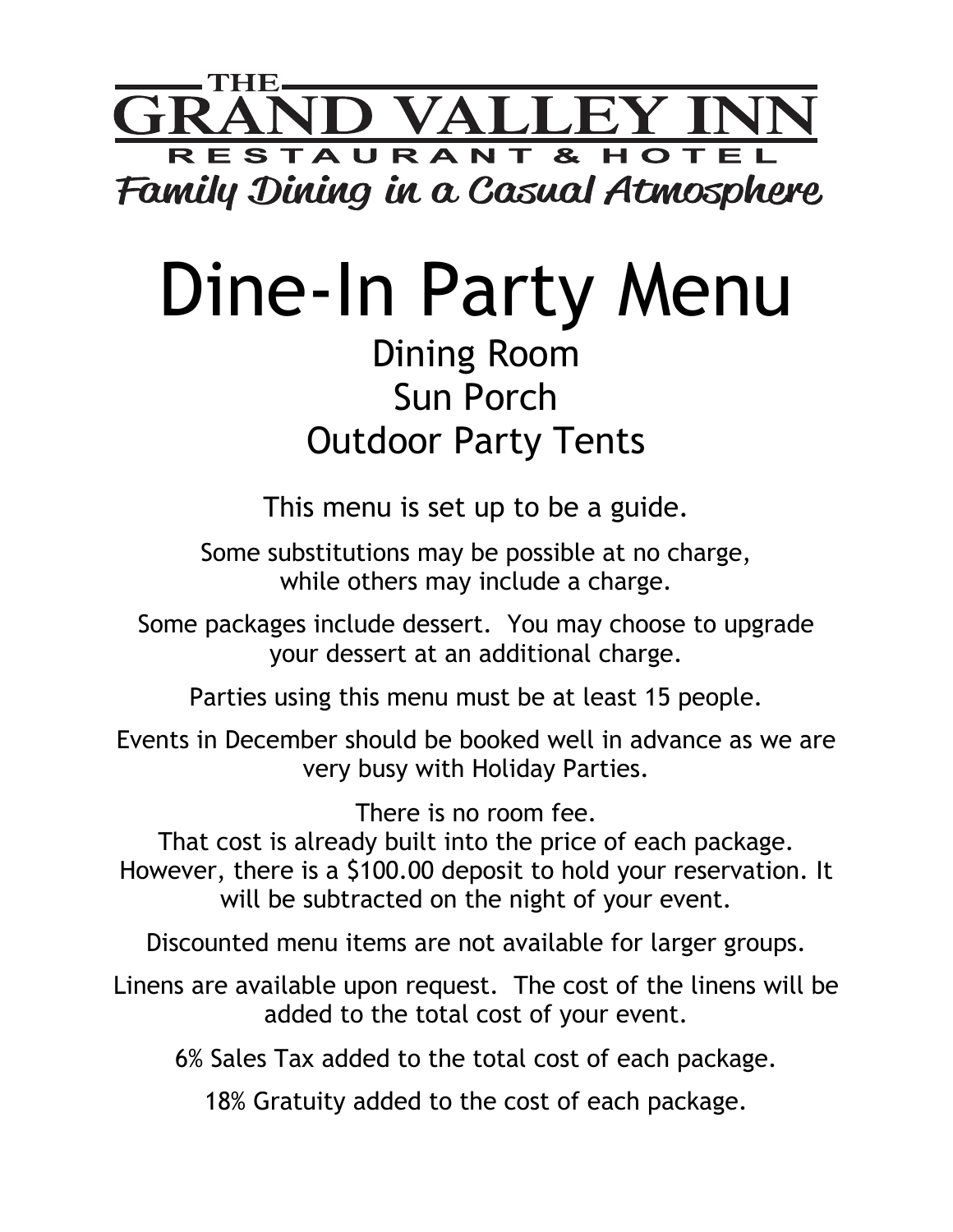| <b>Stuffed Banana Peppers</b>    | \$2 per person/About 1 each       |
|----------------------------------|-----------------------------------|
| Bangin' Shrimp                   | \$2 per person/About 4 each       |
| <b>Sesame Chicken Fillets</b>    | \$2 per person/About 2 each       |
| Coconut Shrimp                   | \$4 per person/About 3 each       |
| <b>Mozzarella Sticks</b>         | \$1 per person/About 2 each       |
| Margherita Flatbread             | \$1 per person/About 1 piece each |
| <b>Shrimp Cocktail</b>           | \$3 per person/About 3 each       |
| <b>Grape Leaves</b>              | \$2 per person/About 2 each       |
| <b>Boneless Wings</b>            | \$4 per person/About 4 each       |
| Spinach Artichoke Dip with Chips | \$3 per person                    |
| Buffalo Chicken Dip with Chips   | \$3 per person                    |
| <b>Mini Fried Crab Cakes</b>     | \$3 per person/About 2 each       |
| <b>Spiced Shrimp</b>             | \$3 per person/About 3 each       |
| <b>Cheese Tray</b>               | \$1 per person                    |
| <b>Cheese and Meat Tray</b>      | \$2 per person                    |
| <b>Vegetable Tray</b>            | \$1.50 per person                 |
| <b>Fruit Tray</b>                | \$3 per person                    |
| Antipasto                        | \$2 per person                    |
| <b>Swedish Meatballs</b>         | \$2 per person/About 2 each       |
| <b>Cheese Stuffed Mushrooms</b>  | \$4 per person/About 2 each       |
| <b>Crab Stuffed Mushrooms</b>    | \$4 per person/About 2 each       |
|                                  |                                   |

## Add our delicious appetizers to your package

Package #1 Light Lunch

\$15 Per Person Choice of: Tuna Salad Crossiant Chicken Salad Croissant ½ Tuna Salad and ½ Chicken Salad Croissant Seafood Salad in a Tomato Wrap

Served with Your Choice of Fresh Fruit, Pub Chips or Coleslaw Includes a Chocolate, White, Yellow, or Marble Sheet Cake Includes Soft Drinks and Coffee

Ice Cream and Other Dessert Options Available at an Additional Cost Add a cup of one of our delicious Homemade Soups for \$3.00 per person

Substitute a cup of soup for Pub Chips or Coleslaw for \$1.99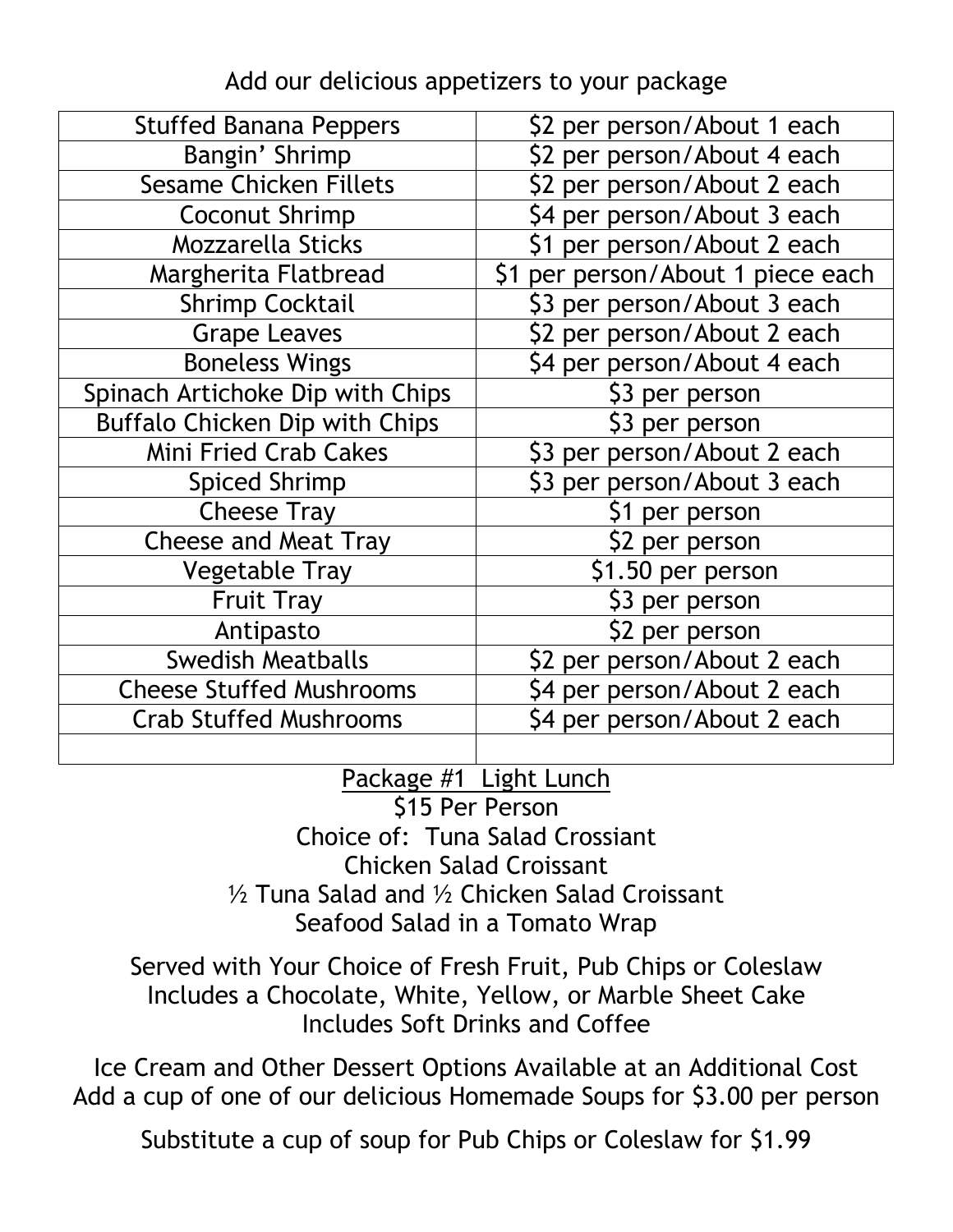Package #2 Our Award-Winning Salads

\$18 Per Person Choice of: Grilled Chicken Salad Sirloin Salad Oriental Chicken Salad Inn Salad Other Salads May Be Available Upon Request

Includes Rolls and Butter Includes a Chocolate, White, Yellow, or Marble Sheet Cake Includes Soft Drinks and Coffee Add a cup of one of our delicious Homemade Soups for \$3.00 per person

> Package #3 Grand Buffet \$25 Per Person Dinner \$22 Per Person Lunch

Tossed House Salad and Rolls with Butter

Choice of 2: Slow-Roasted Roast Beef Herb Roasted Chicken Roasted Turkey Baked Ham BBQ Beef Brisket Chicken Marsala Baked Fish with Crumb Topping

Choice of 2: Mashed Potatoes with Gravy **Stuffing** Parsley Redskin Potatoes Au Gratin Potatoes Pasta with Marinara or Alfredo

Fresh Vegetables

Includes a Chocolate, White, Yellow, or Marble Sheet Cake Includes Soft Drinks and Coffee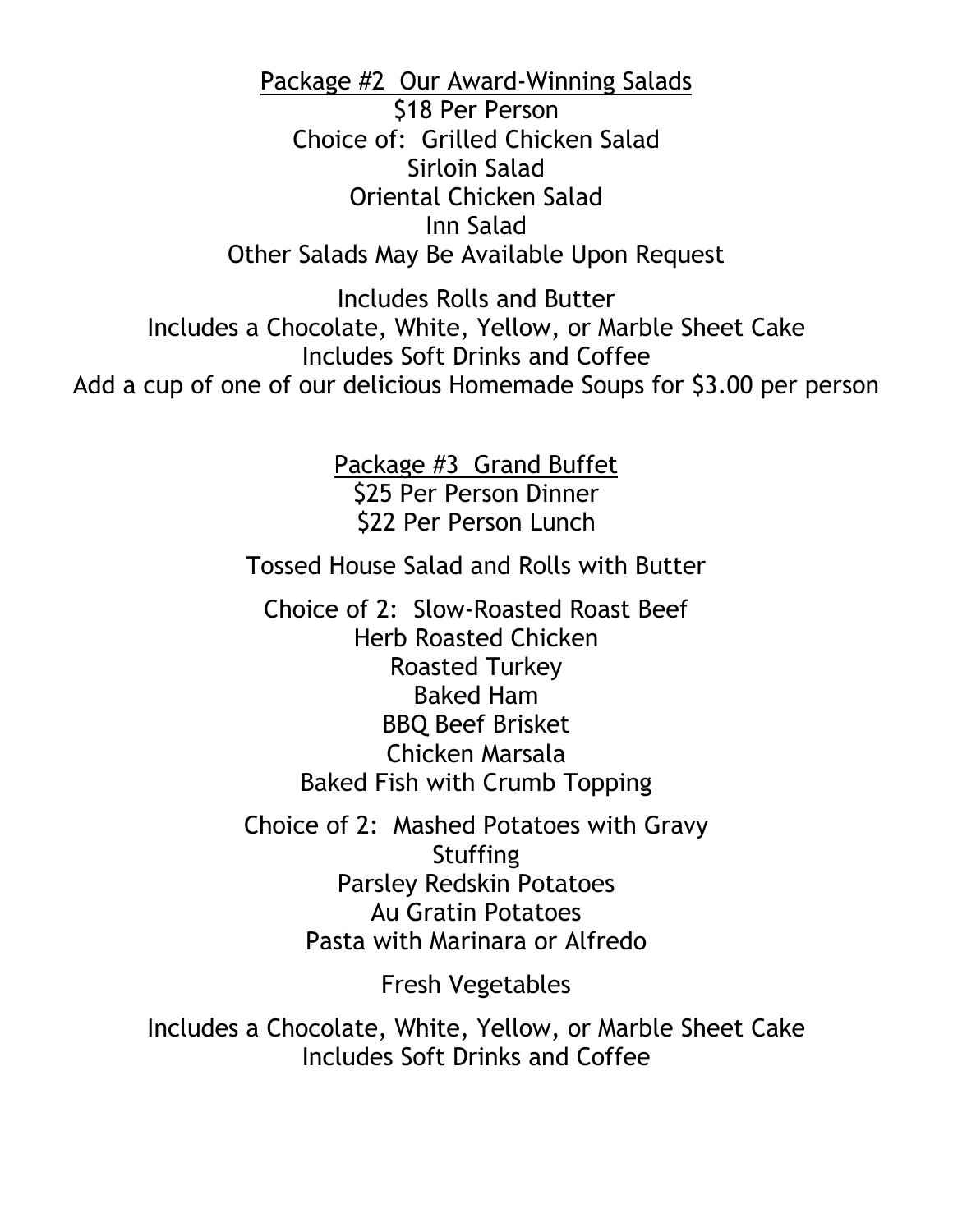Package #4 Sit-Down Homestyle Meal \$24 Per Person

Tossed House Salad and Rolls with Butter

Choice of: Slow-Roasted Roast Beef Stuffed Chicken Stuffed Pork Chop Roasted Turkey Baked Ham Baked Fish with Crumb Topping Maryland Style Crab Cake Chicken Marsala Chicken Piccatta Shrimp Scampi over Angel Hair Stuffed Banana Peppers over Angel Hair Marinara

Choice of: Mashed Potatoes with Gravy Baked Potato Rice Pilaf Parsley Redskin Potatoes

Fresh Vegetables

Includes a Chocolate, White, Yellow, or Marble Sheet Cake Includes Soft Drinks and Coffee

> Package #5 Grand Sit-Down Meal \$36 Per Person

Tossed House Salad and Rolls with Butter

Choice of: Prime Rib Ribeye NY Strip Steak 6 oz. Filet Mignon

Choice of: Mashed Potatoes with Gravy Baked Potato Sweet Potato Parsley Redskin Potatoes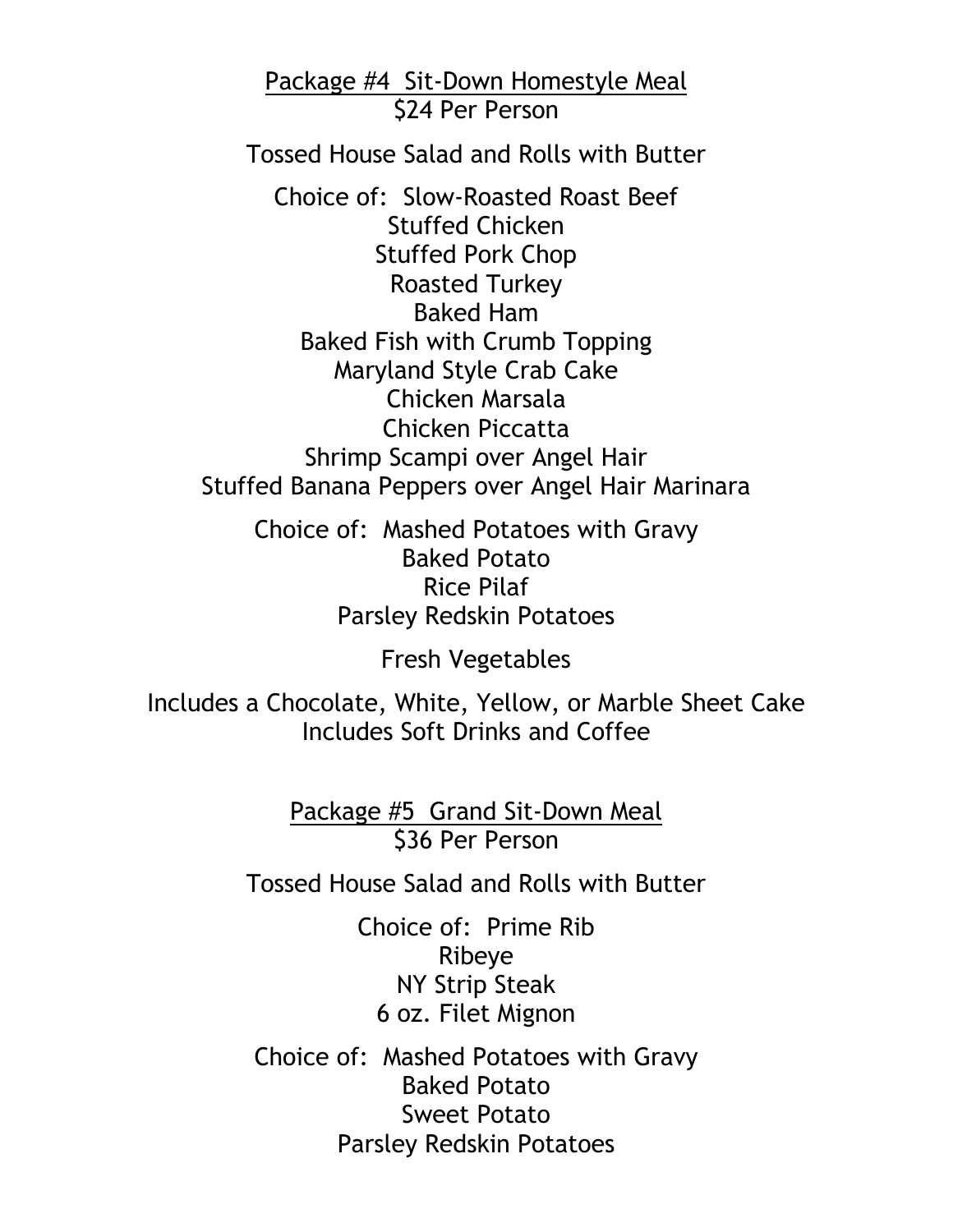## Fresh Vegetables

Includes a Chocolate, White, Yellow, or Marble Sheet Cake Includes Soft Drinks and Coffee

> Package #6 Party Buffet \$22 Per Person Dinner \$20 Per Person Lunch

Choice of 2: Herb Roasted Chicken **Meatballs** Hot Sausage with Onions and Peppers Chicken Parmesan Danish Baby Back Ribs BBQ Chicken Breast

Choice of 2: Tossed Salad Parsley Redskin Potatoes Pasta with Marinara or Alfredo Broccoli Linguine Italian Pasta Salad Potato Salad Macaroni Salad Baked Beans with Bacon

Includes a Chocolate, White, Yellow, or Marble Sheet Cake Includes Soft Drinks and Coffee

> Package #7 Picnic Style Buffet \$20 Per Person

Choice of 2: Cheese/Meat Tray Vegetable Tray Fruit Tray

Choice of 2: Italian Sandwich Rings Turkey and Swiss Sandwich Rings Deli Meat/Cheese Tray with Slider Buns Meatballs with Hoagie Rolls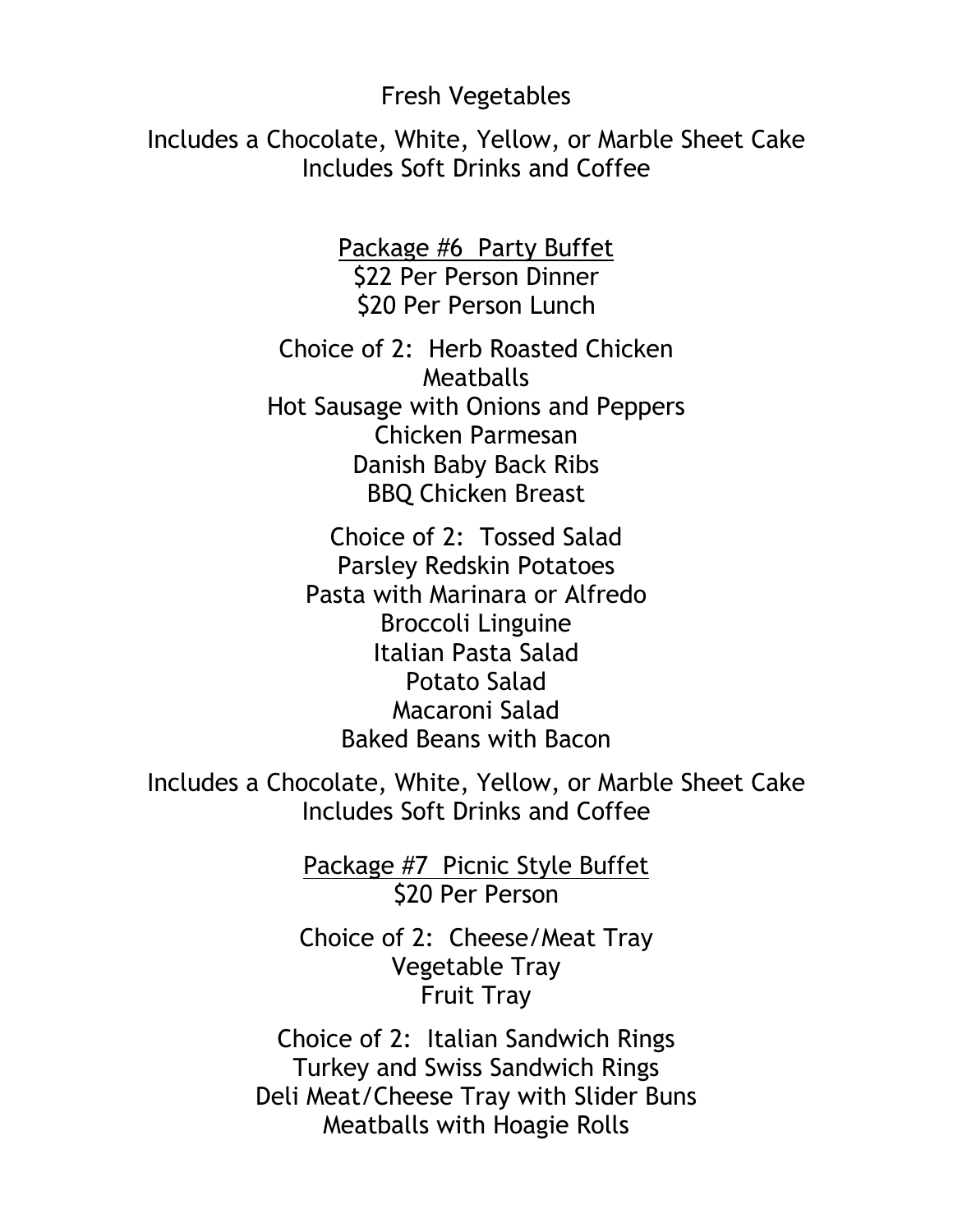Hot Sausage with Peppers and Onions and Sausage Rolls Chicken Tenders with Your Choice of Sauce

> Choice of 2: Tossed Salad Italian Pasta Salad Potato Salad Macaroni Salad Broccoli Linguine

Includes a Chocolate, White, Yellow, or Marble Sheet Cake Includes Soft Drinks and Coffee

> Package #8 Taco or Gyro Bar \$15 Per Person

Choice of: Taco Meat Hard and Soft Shells Served with Salsa, Sour Cream, Lettuce, Tomato, Cheese, Black Olive Rice Pilaf or Spanish Rice Refried Beans or Corn with Roasted Red Peppers Churros

Gyro Meat Pita Shells Served with Tzatziki Sauce, Lettuce, Tomato, Red Onion Rice Pilaf or Potato Salad Glazed Carrots or Corn with Roasted Red Peppers Churros

Includes Soft Drinks and Coffee

Package #9 Fajita Bar \$18 Per Person

Grilled Chicken and Steak Sauteed Onions and Peppers Fajita Shells Served with Pico de Gallo, Sour Cream, Lettuce, Tomato, Cheese Rice Pilaf or Spanish Rice Refried Beans or Corn with Roasted Red Peppers